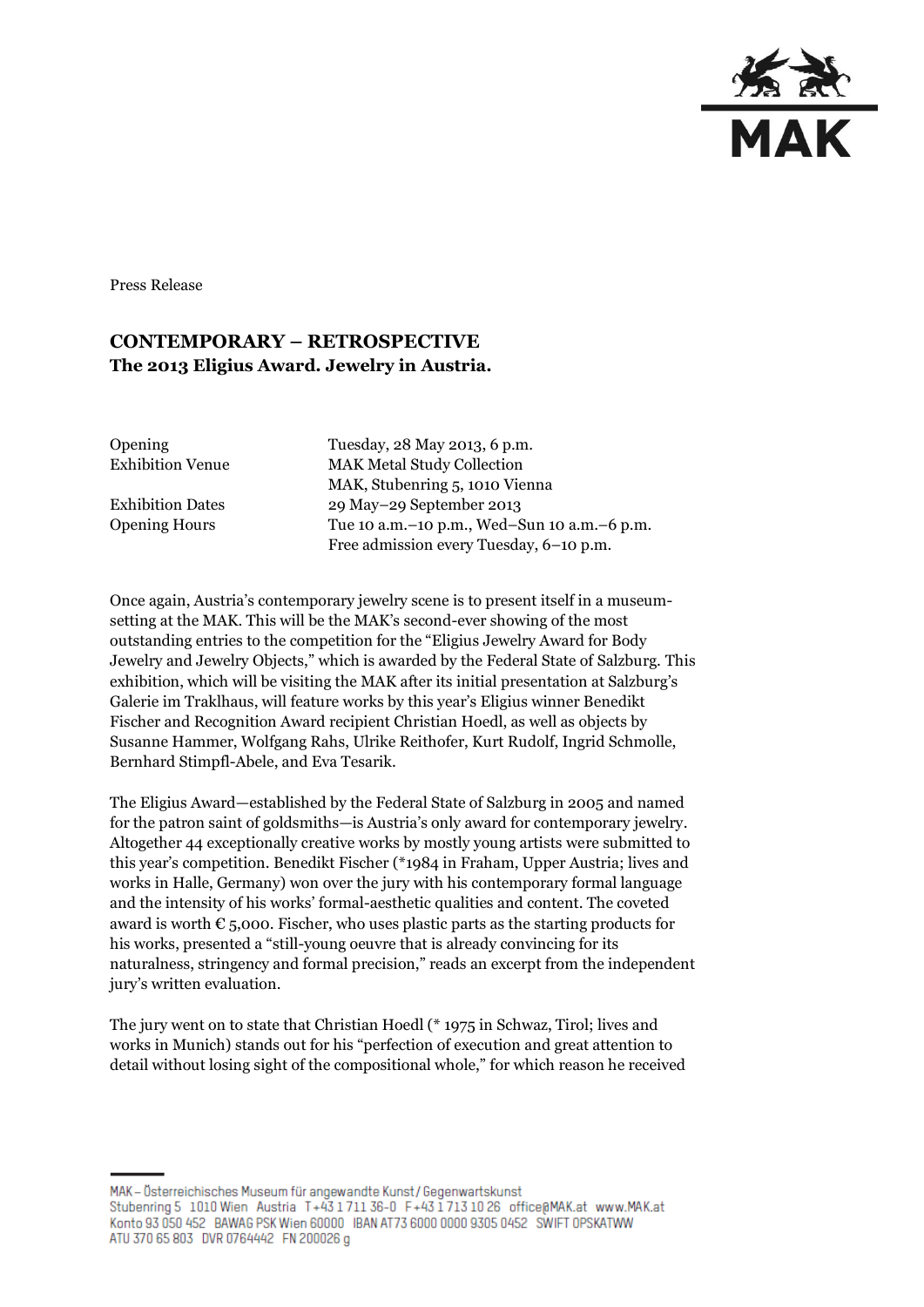

the  $\epsilon$  2,500 Recognition Award.

From a wide range of submitted jewelry works, objects by a total of three female and six male artists were admitted to the exhibition. These will be joined for the first time by a "retrospective" group of works that provide insights into the life's work of established artist Manfred Nisslmüller. Ever since the 1960s, Nisslmüller—whose output includes highly atypical works such as rings that resemble finger splints, or his so-called *Fleisch-Brosche* [Meat Brooch] (1989/2004)—has been regarded as one of the most unconventional creative minds in the field of artistic jewelry.

The jury of the Eligius Award, which was conferred this year for the fourth time, consisted of Susanne Längle (art historian and jewelry expert), Elisabeth Schmuttermeier (curator, MAK Metal Collection and Wiener-Werkstätte-Archive), and Petra Zimmermann (jewelry artist). The previous awardees were Susanne Hammer (2005), Helfried Kodré (2007), and Petra Zimmermann (2010). All Eligius Award winners as well as several of the artists from this year's competition—Susanne Hammer, Manfred Nisslmüller, Kurt Rudolf und Eva Tesarik—are represented by outstanding objects in the fine collection of jewelry that is part of the MAK Metal Collection.

The catalogue *4. Eligius-Schmuck-Preis des Landes Salzburg 2013,* published by Galerie im Traklhaus, is available for  $\epsilon$  4 at the MAK Design Shop.

Press materials and images are available for download at [www.MAK.at/press.](http://www.mak.at/press)